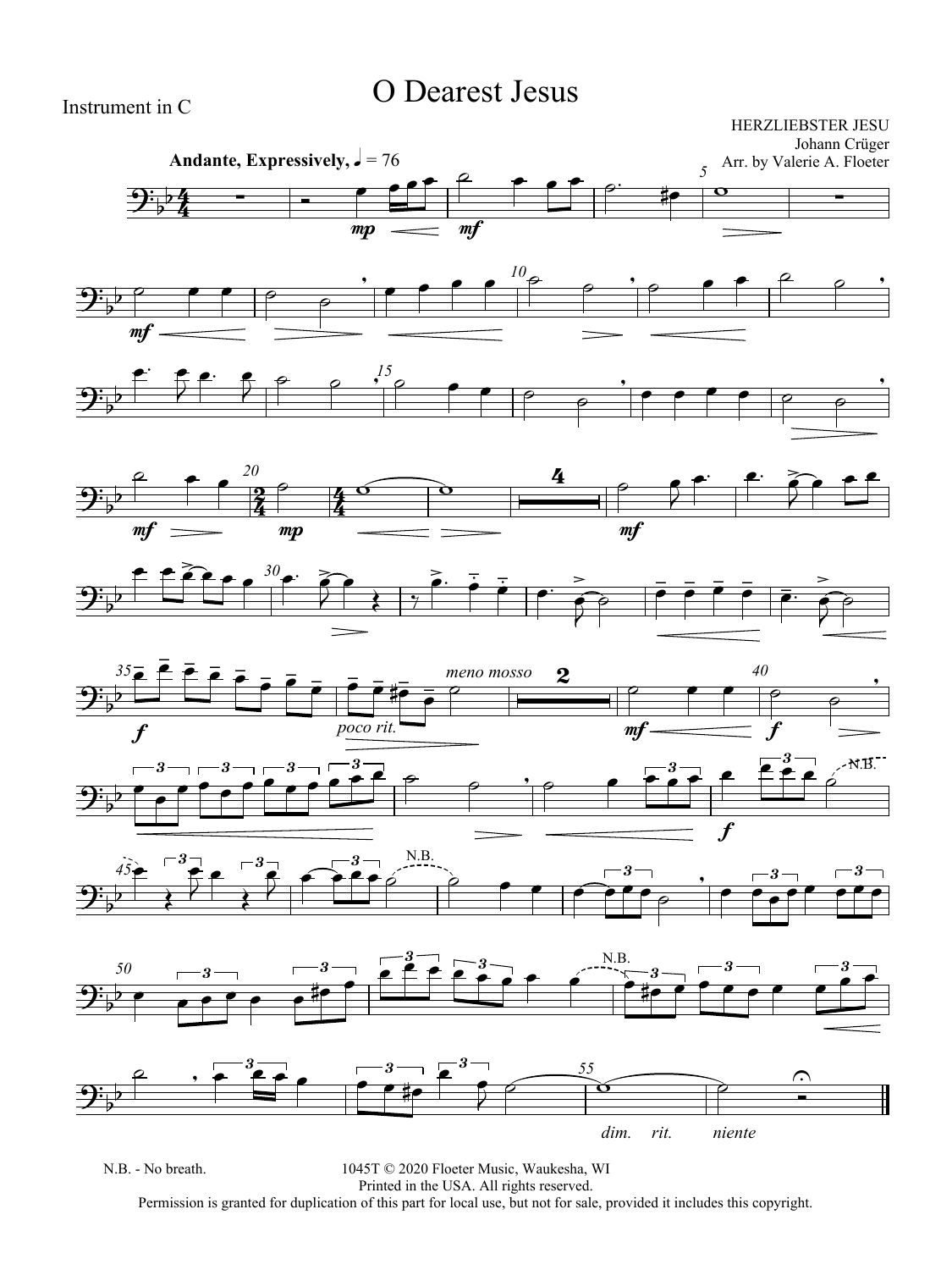## In God, My Faithful God

Instrument in C

AUF MEINEN LIEBEN GOTT *Kurtzweilige Teutsche Lieder* Arr. by Valerie A. Floeter















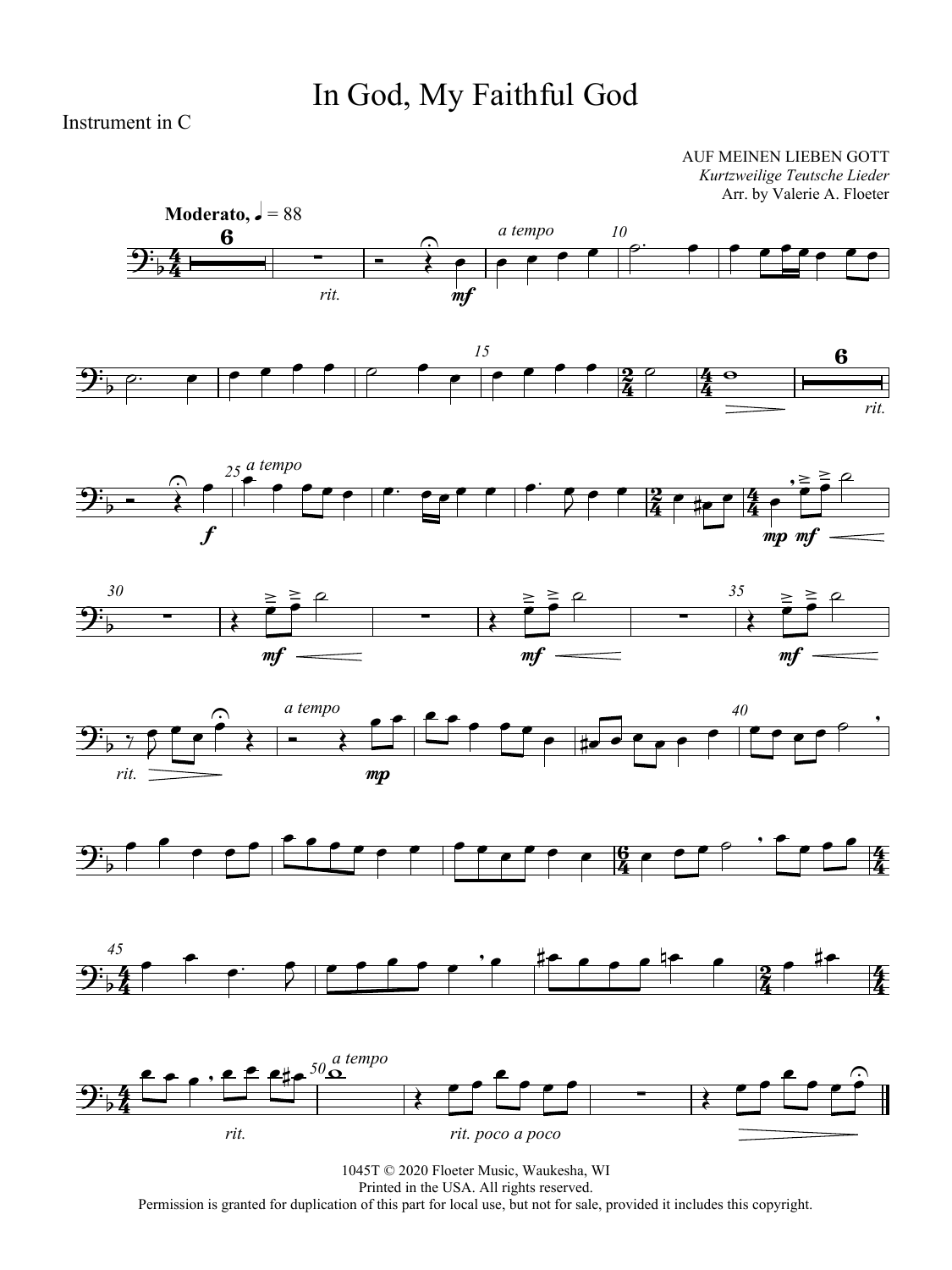## Christ Is Made the Sure Foundation

Instrument in C



















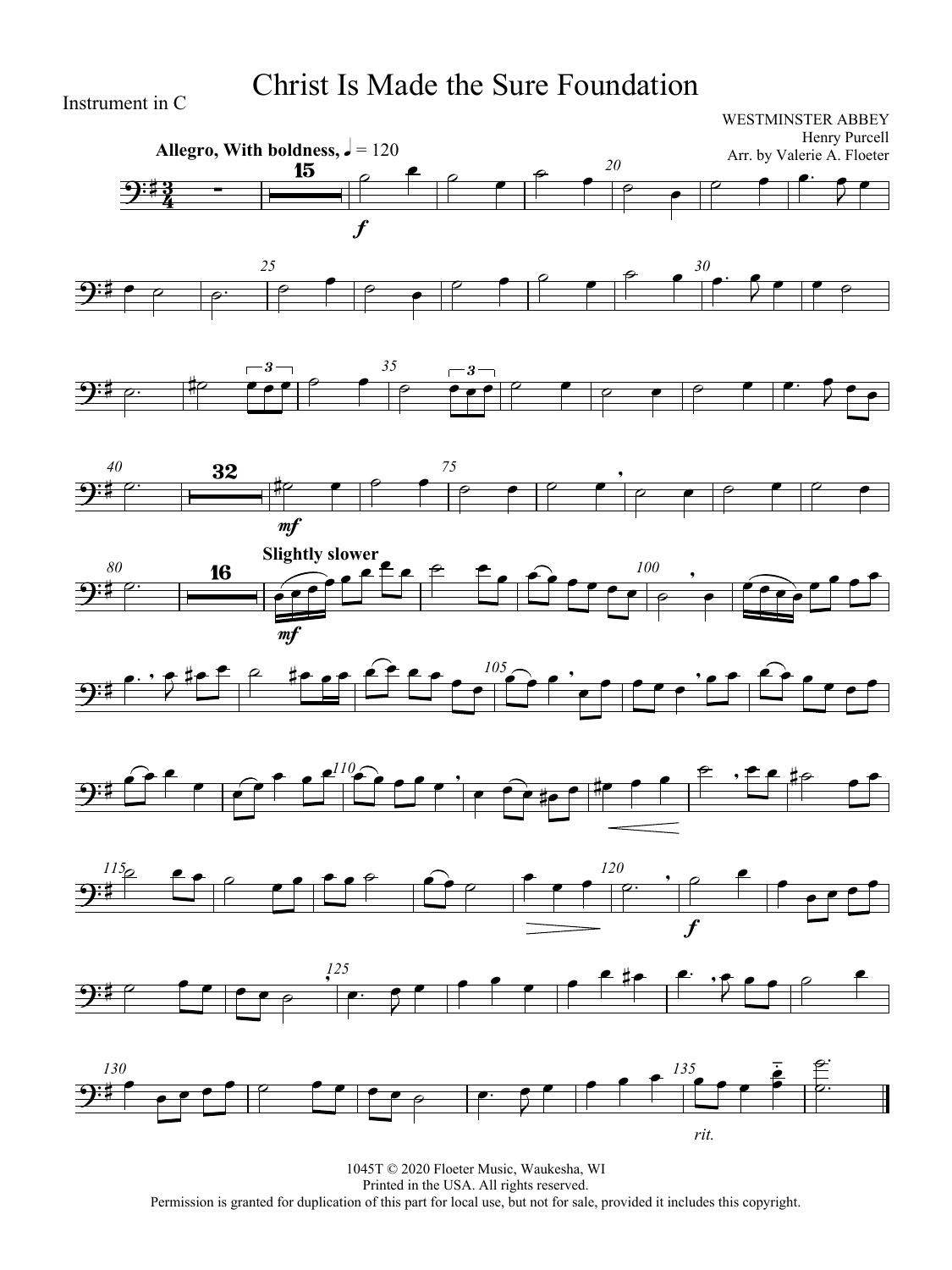# Sing to the Lord of Harvest

Instrument in C

WIE LIEBLICH IST DER MAIEN Johann Steurlein

















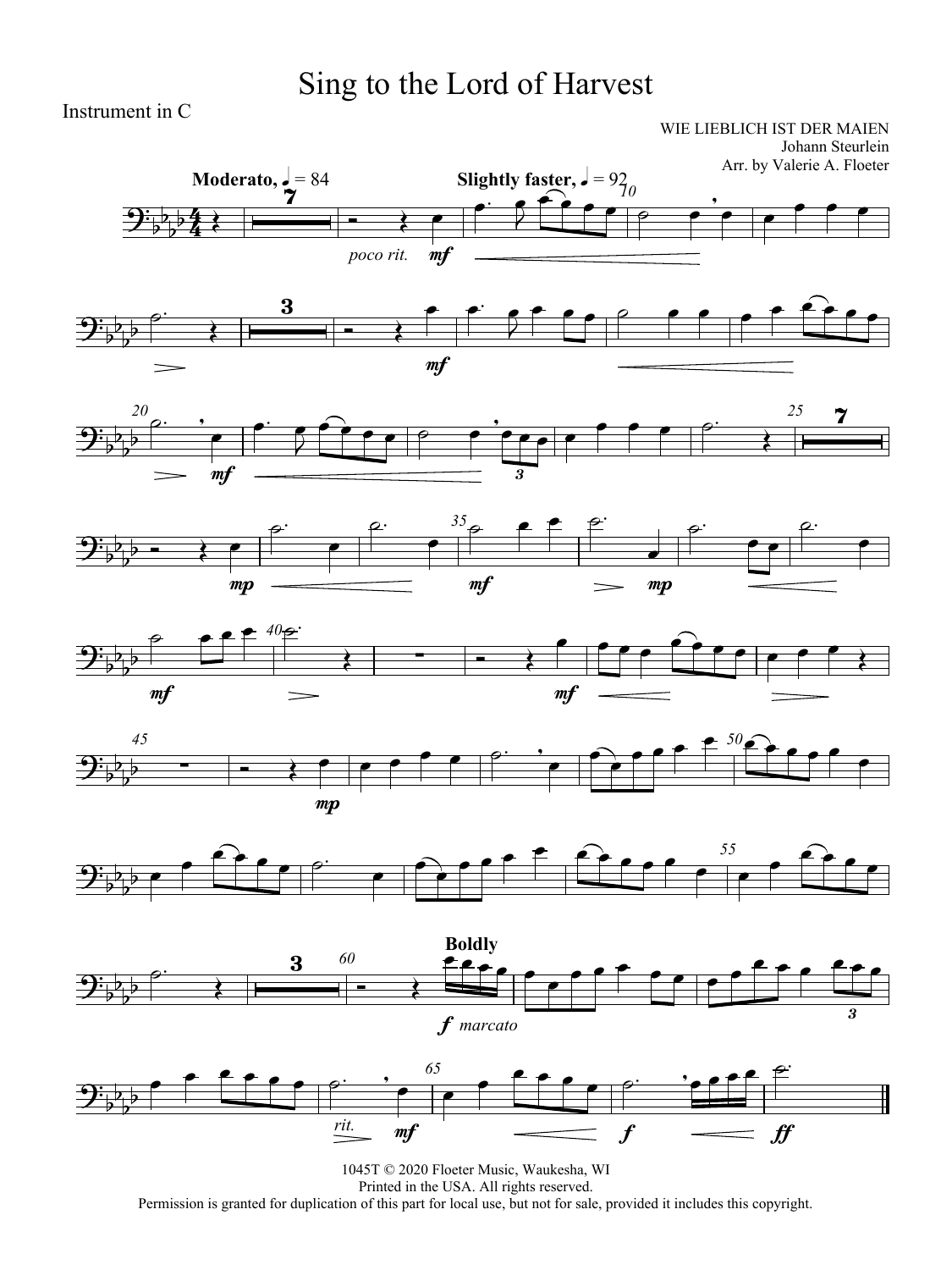### *to Dr. Patricia Backhaus* Behold, a Branch Is Growing

ES IST EIN ROS

Instrument in C

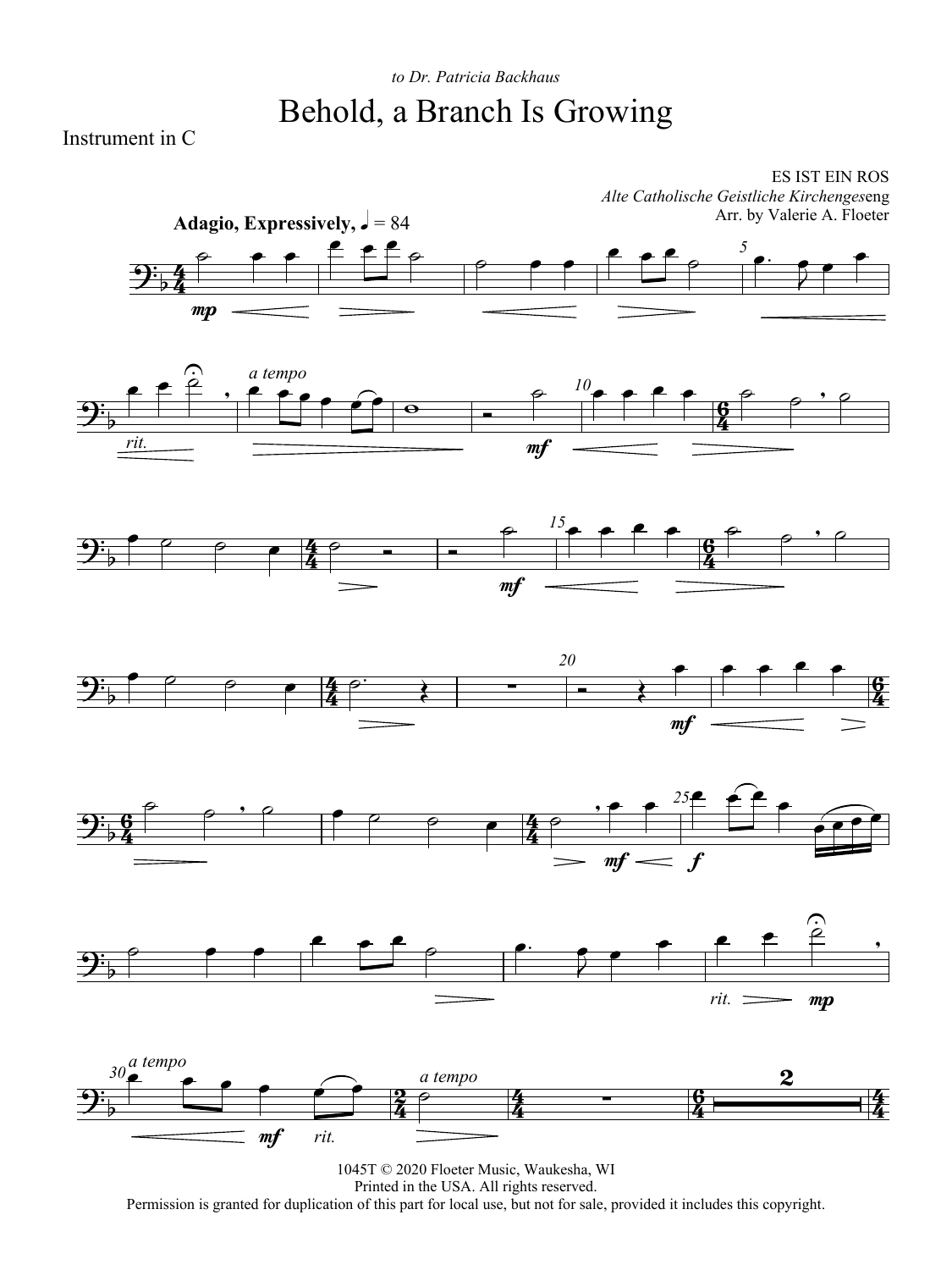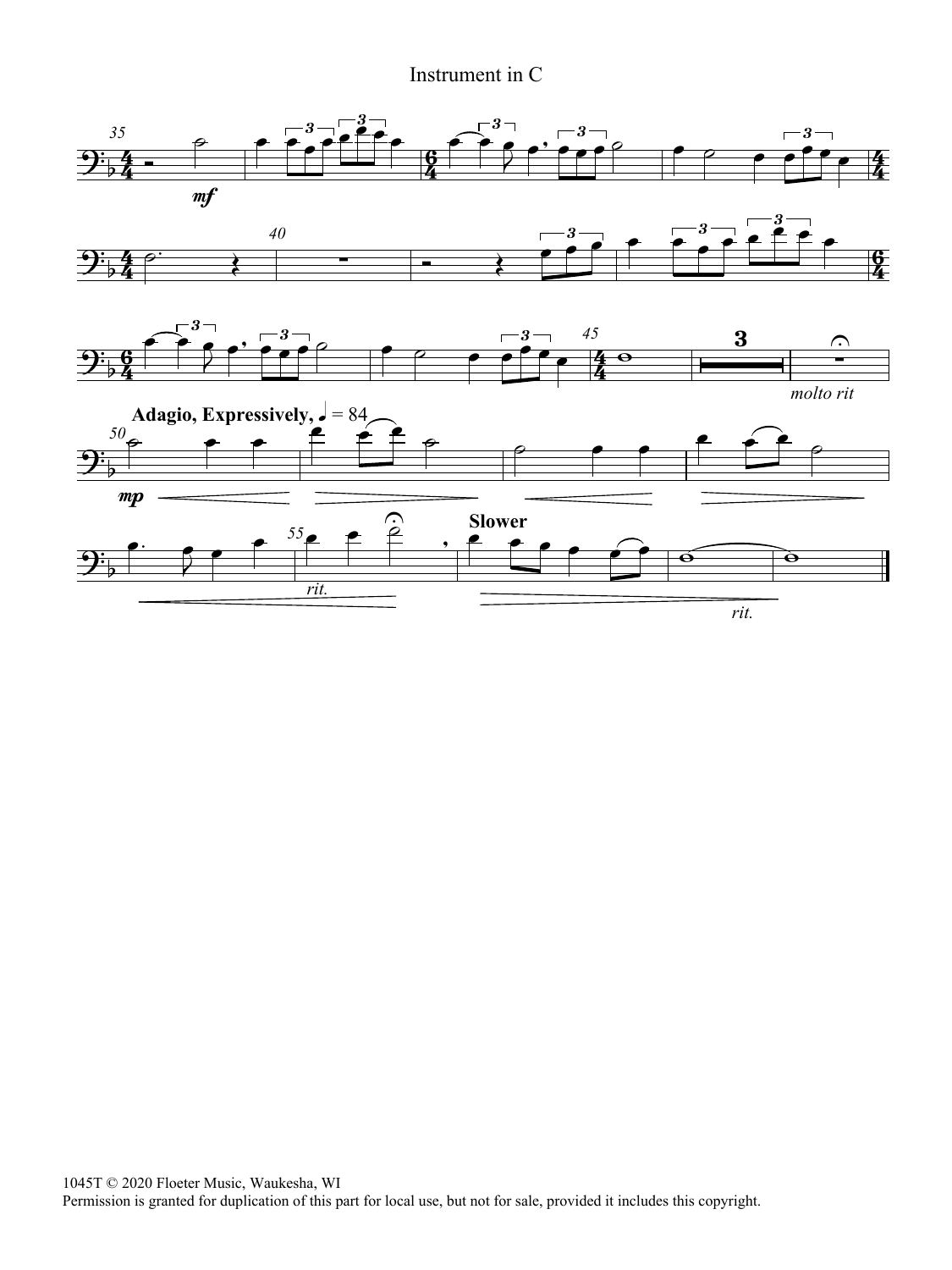WHO IS HE William Russell Handy Arr. by Valerie A. Floeter













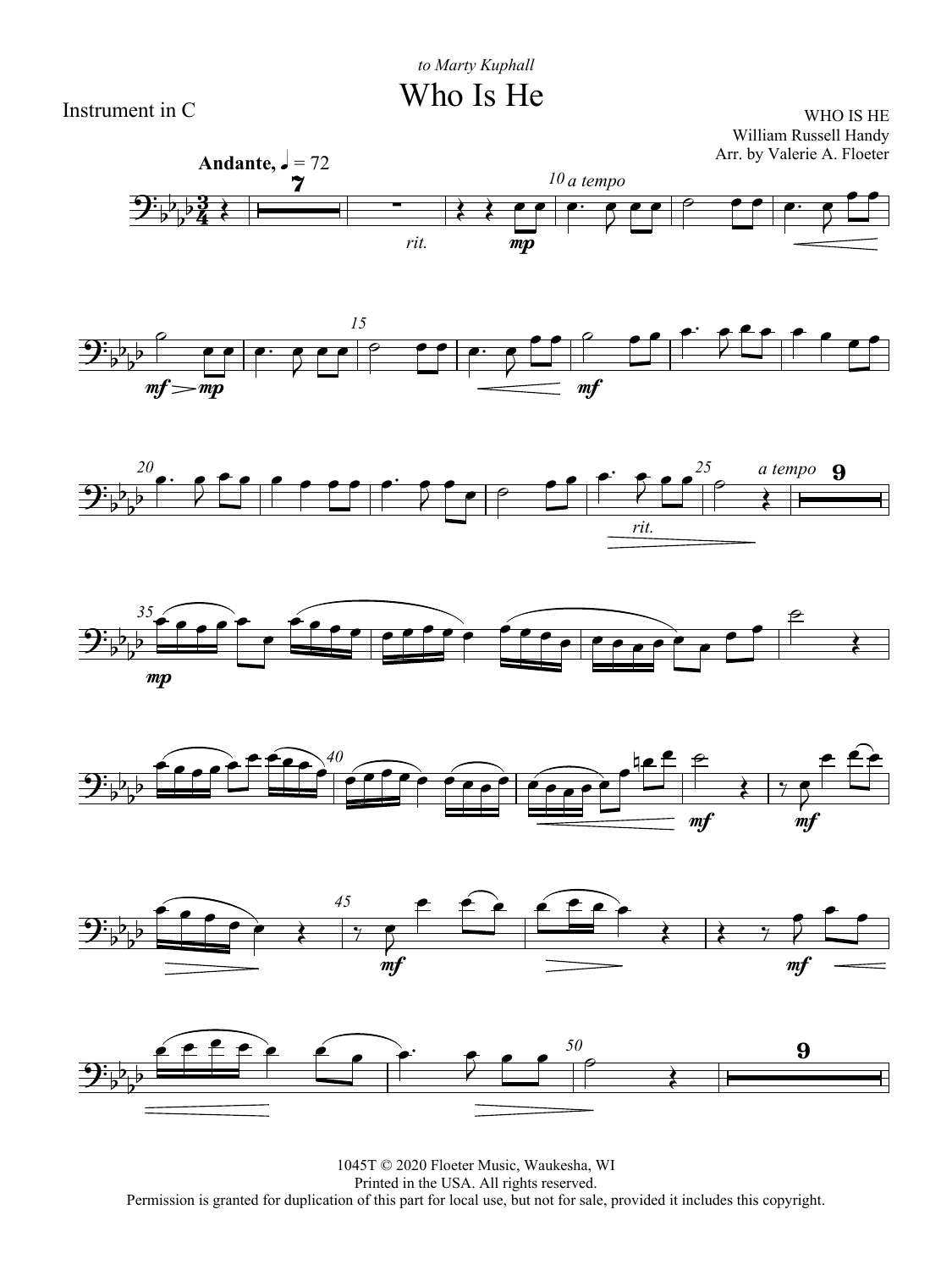













1045T © 2020 Floeter Music, Waukesha, WI

Permission is granted for duplication of this part for local use, but not for sale, provided it includes this copyright.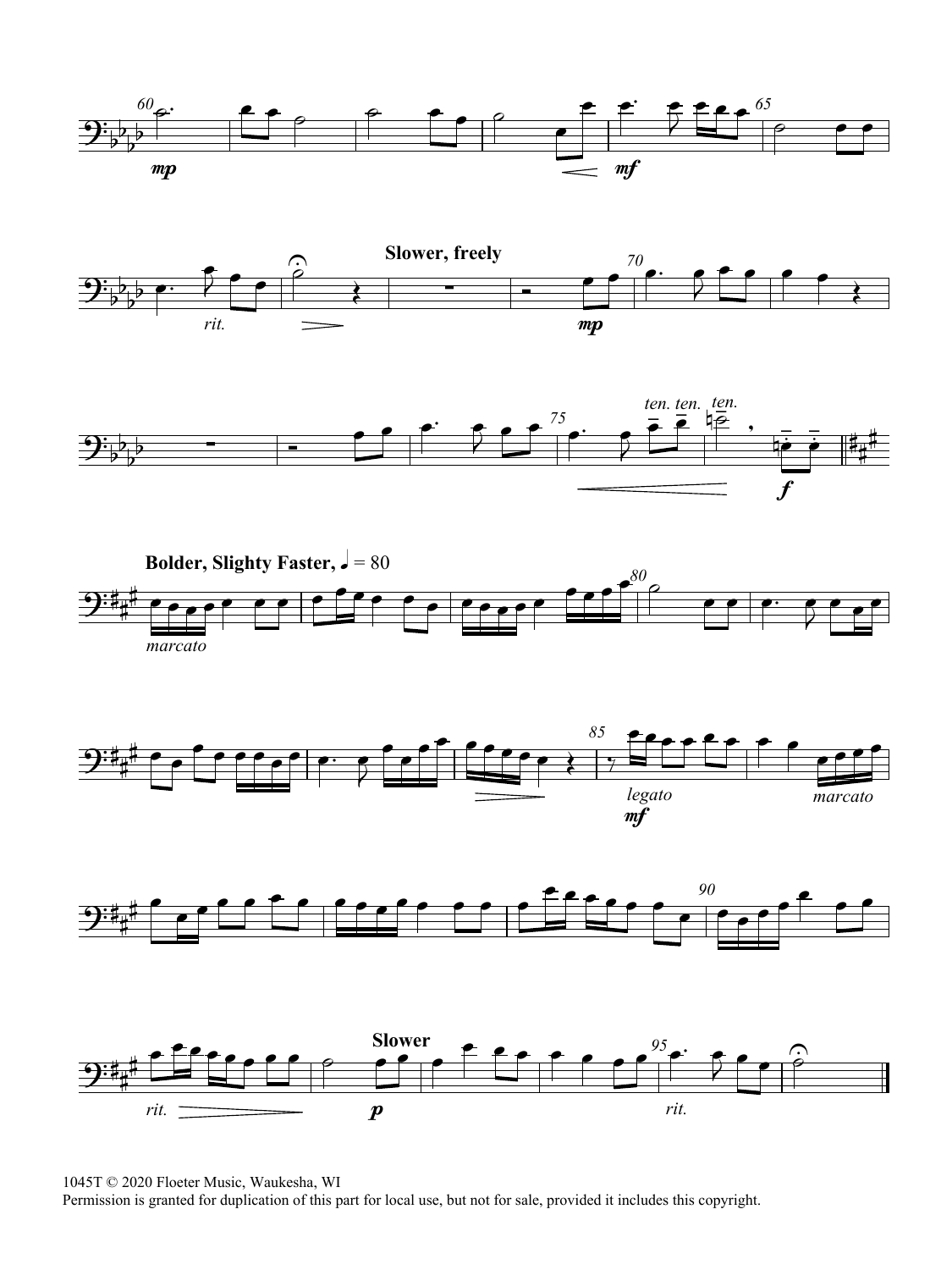### Many and Great, O God

Instrument in C

LAC QUI PARLE Dakota Melody Arr. by Valerie A. Floeter















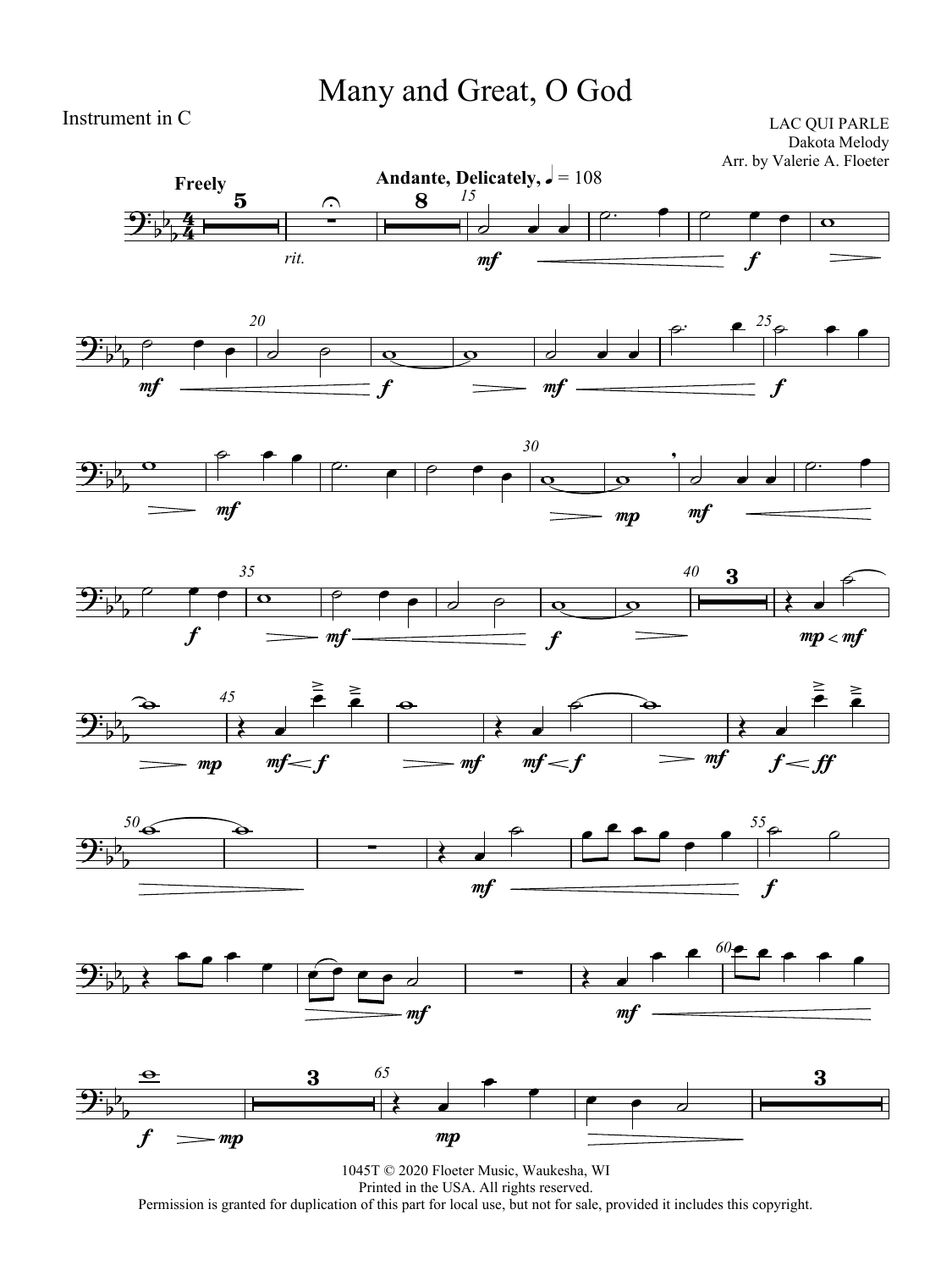

1045T © 2020 Floeter Music, Waukesha, WI

Permission is granted for duplication of this part for local use, but not for sale, provided it includes this copyright.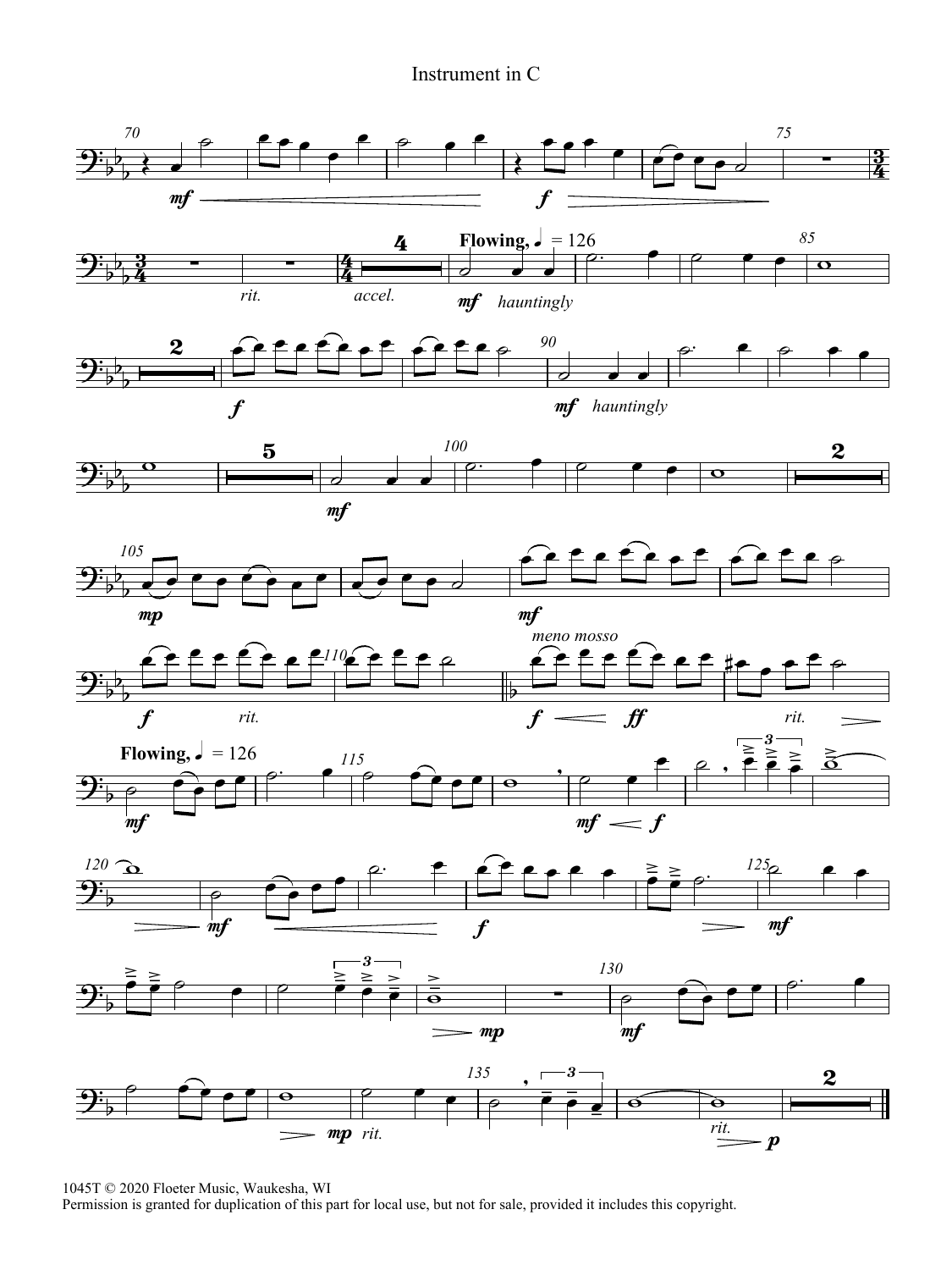#### *to Al Floeter* The Church's One Foundation

Instrument in C

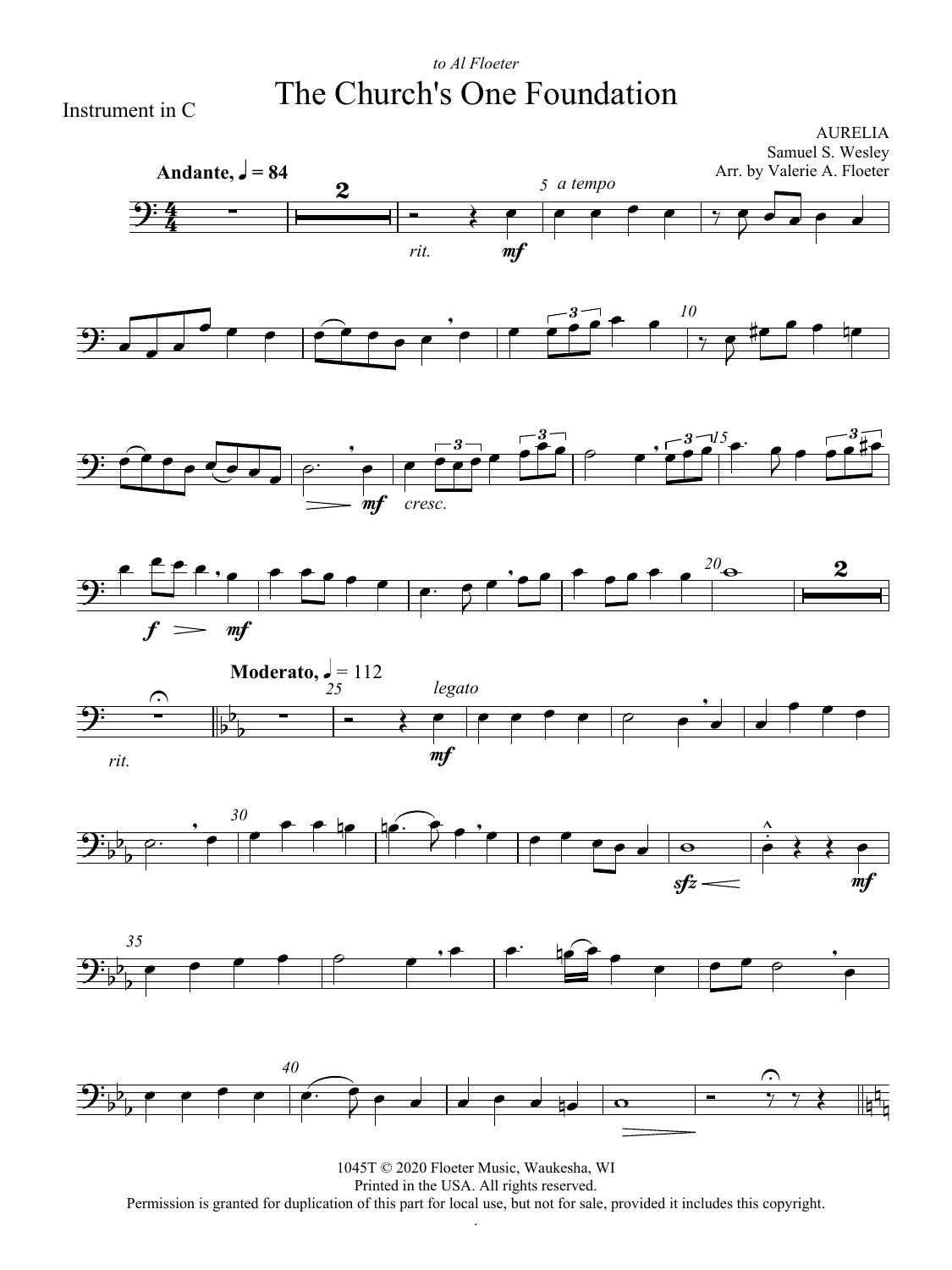